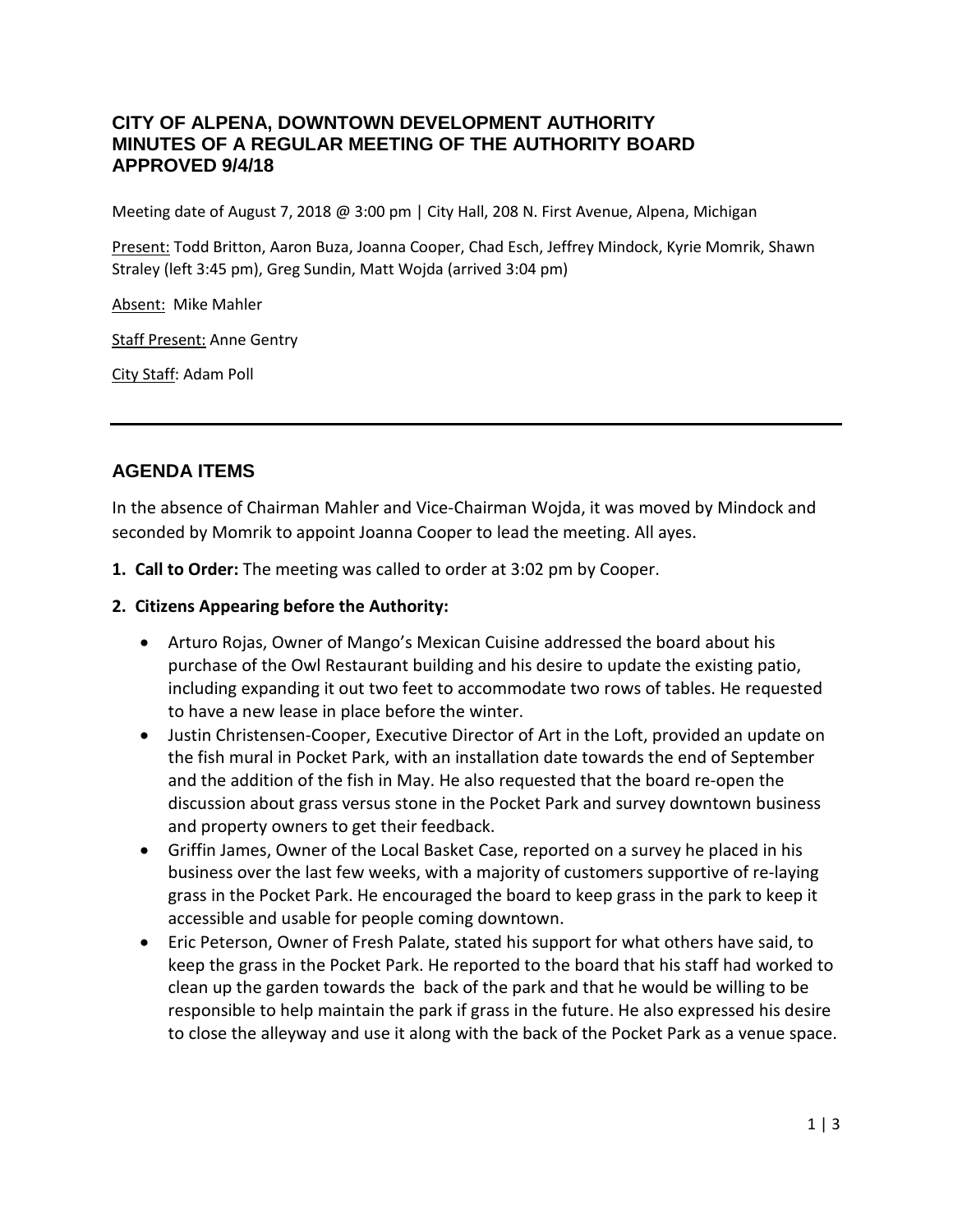• Doug Pratt, Owner of Prattscape, addressed the board about his vision of the original redesign of the Pocket Park for it to convey a water-like setting. He also commented on the difficulty of maintaining grass, as it is frequently used by dogs.

### **3. Late Additions to the Agenda:** None.

**4. Review and Adoption of Minutes of Previous Meeting (June 2018):** It was moved by Momrik and seconded by Wojda to approve the minutes of the June 2018 Regular Meeting of the DDA Board. Motion carries.

#### **5. Hearings:** None.

**6. Executive Director's Report:** Gentry provided a written and oral report on Christmas decorations, new events as discussed by the Promotions Committee, and the new DDA Ambassadors program.

- a. Kingsli: Post-internship position. Gentry reviewed the attached job description for Kingsli Kraft to stay on part-time after her internship is completed later this month. It was moved by Esch and seconded by Buza to continue her employment as proposed. All ayes.
- b. Special Liquor License Application: Chowder & Chili Cook-off. It was moved by Mindock and seconded by Britton to recommend the application for a special license to serve alcohol at the cook-off on Saturday, October 6, 2018 from 12-4 pm. All ayes.

## **7. Correspondence:** None.

**8. Review and Acceptance of Monthly Financial Reports:** It was moved by Esch and seconded by Straley to approve both the Financial Reports for June 2018 and July 2018. Motion carries.

## **9. Committee Reports**

- a. Budget/Finance: Did not meet.
- b. Education & Promotion: Gentry provided an update on the Chowder & Chili Cook-off and other events scheduled for the rest of the year.
- c. Design & Beautification: Gentry updated the group on the mural and concerns voiced about the Pocket Park landscaping.
- d. Economic Development/ Parking: Gentry provided an update on continued joint meetings between the two committees to discuss paid parking in the downtown.

## **10. Report from the City of Alpena:** Poll updated the group:

- There will be parking spots added in front of Salon 125, subject to MDOT Review. The alleyway will also be closed off to traffic and potentially improved.
- The Dog Park is under construction with an anticipated open date towards the end of the summer.